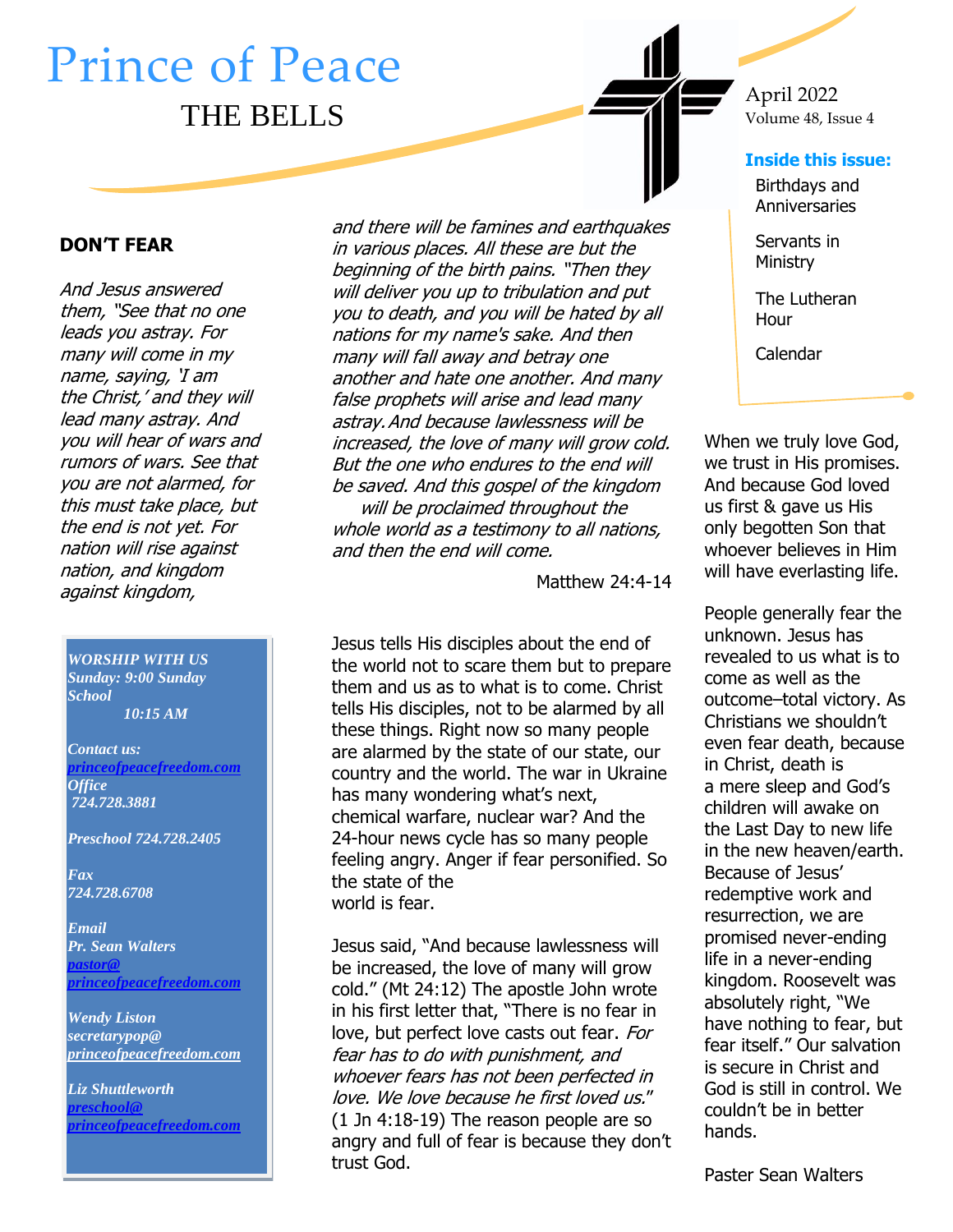## APRIL BIRTHDAYS AND ANNIVERSARIES

|  |  | <b>BIRTHDAYS</b> |
|--|--|------------------|
|  |  |                  |

| <b>Bethany Parker</b> | $\mathcal{P}$ |
|-----------------------|---------------|
| Dean Parker           | $\mathcal{L}$ |
| Faye Brockmiller      | 4             |
| Jakob Lehman          | 22            |
| <b>Bill Hewlett</b>   | 28            |
| Sandy Kostelnik       | 30            |
| Justin Mengel         | 30            |
| Ruthann Weedon        | 30            |
|                       |               |

#### **BAPTISMAL BIRTHDAYS**

|    | Jennifer Weedon     |    |
|----|---------------------|----|
| 2  | Allen Lee           | 10 |
| 4  | <b>Matthew Muto</b> | 10 |
| 22 | Larry Weimer        | 11 |
| 28 | Erich Borgman       | 19 |
| 30 | Sandy Parker        | 20 |
| 30 | Chuck Szabo         | 24 |
| 30 | Karen McCracken     | 25 |
|    |                     |    |

# PRAYER CONCERNS

Please keep the following members & friends in your prayers:

- o Dave (Twila's Stepfather), with recurring lung cancer.
- o Zachary Weldon for health concerns.
- o Tony Mannino (Sallie's son).
- o Joan Bowen.
- o Bill Hewlett, health concerns.
- o Betty.
- o Nick.
- o Dave.
- o Ian.
- o Karen.
- o John.



- o Sue.
- o Debbie.
- o Jen.
- o Bill Waddell (Joan Bowen's Son).
- o Tammy Eckstrom's nephew, Craig, recovering from a car accident.
- o Tammy Eckstrom's cousin, Rhonda, recovering from a head injury.
- o Brian Ellison, friend of Liz's (preschool teacher).
- o Sean Hilliard, stroke.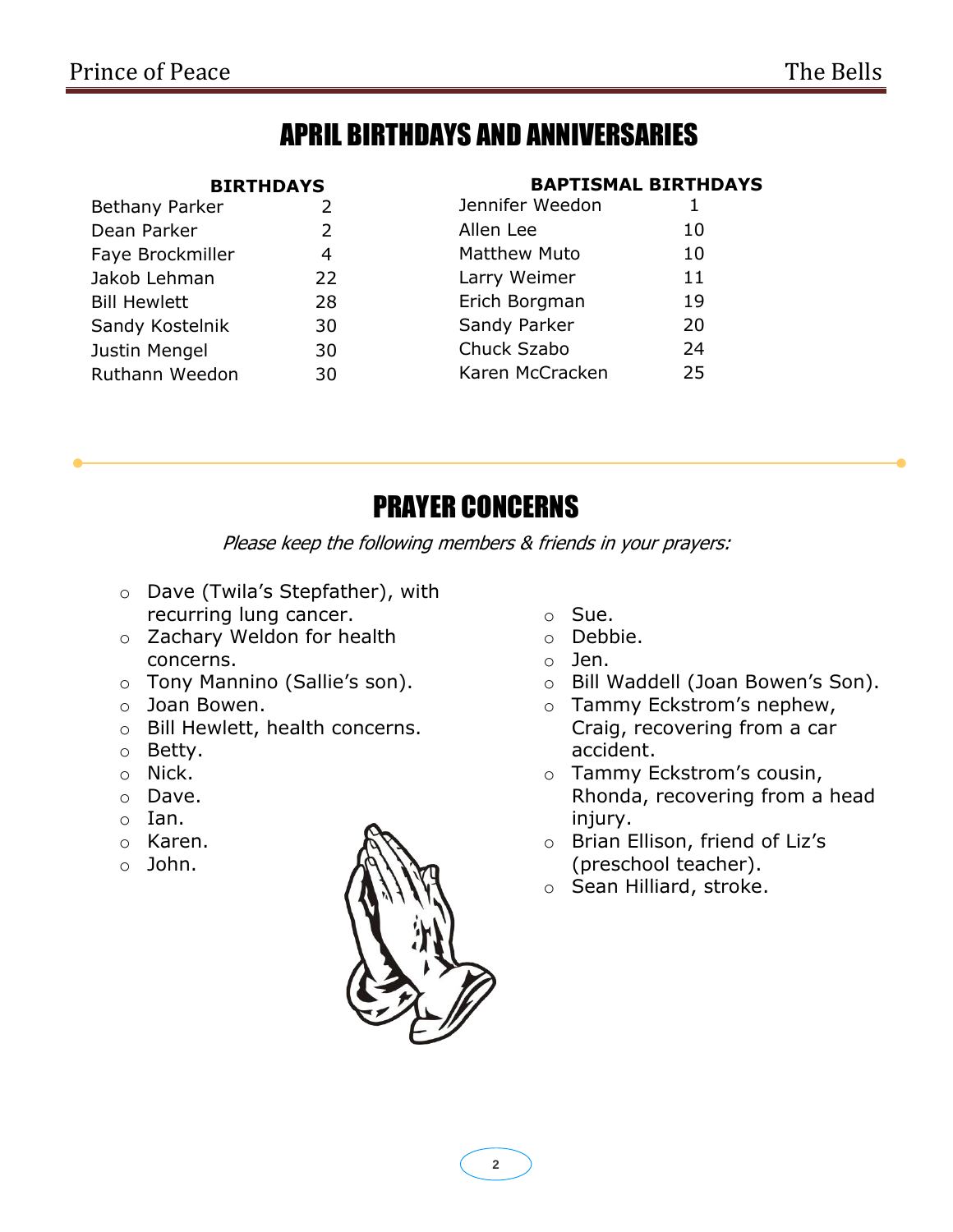# LUTHERAN HOUR – APRIL SCHEDULE

*The Lutheran Hour can be heard on channel 1320 WJAS On Sunday Mornings at 7:00 am*

# April 3

#### **"This Is the Feast"**

Speaker: Rev. Dr. Michael Zeigler A costly and extravagant meal prepared by a master chef symbolizes the meal Christ serves to His people, the Church. (Luke 22:27)

#### April 10

#### **"Drawn Through the Cross"**

Speaker: Rev. Dr. Michael Zeigler Dr. Michael Zeigler talks about people drawing the cross and how the cross is drawing people.

(Luke 23:34)

#### April 17

#### **"Can I Get a Witness?"**

Speaker: Rev. Dr. Michael Zeigler How did Christianity become the dominant faith of Western civilization? It's partly arithmetic, but mostly, it isn't. (Luke 24:48)

#### April 24 **"Doubt, Misplaced"**

Guest Speaker: Pastor John Nunes You can doubt every doubt you've ever had about God's love for you in Christ Jesus.

(John 20:24-29)



May 14th, 2002 1:00 PM

Invitations for the Prince of Peace Tea Party will be found in your mail slots in early April.

Please have your RSVP in the fellowship mail slot by May  $1<sup>st</sup>$ .

We look forward to seeing you all there with friends and family.

*If you have any questions, please contact Sandy Kostelnik or Sandi Morgan*

**3**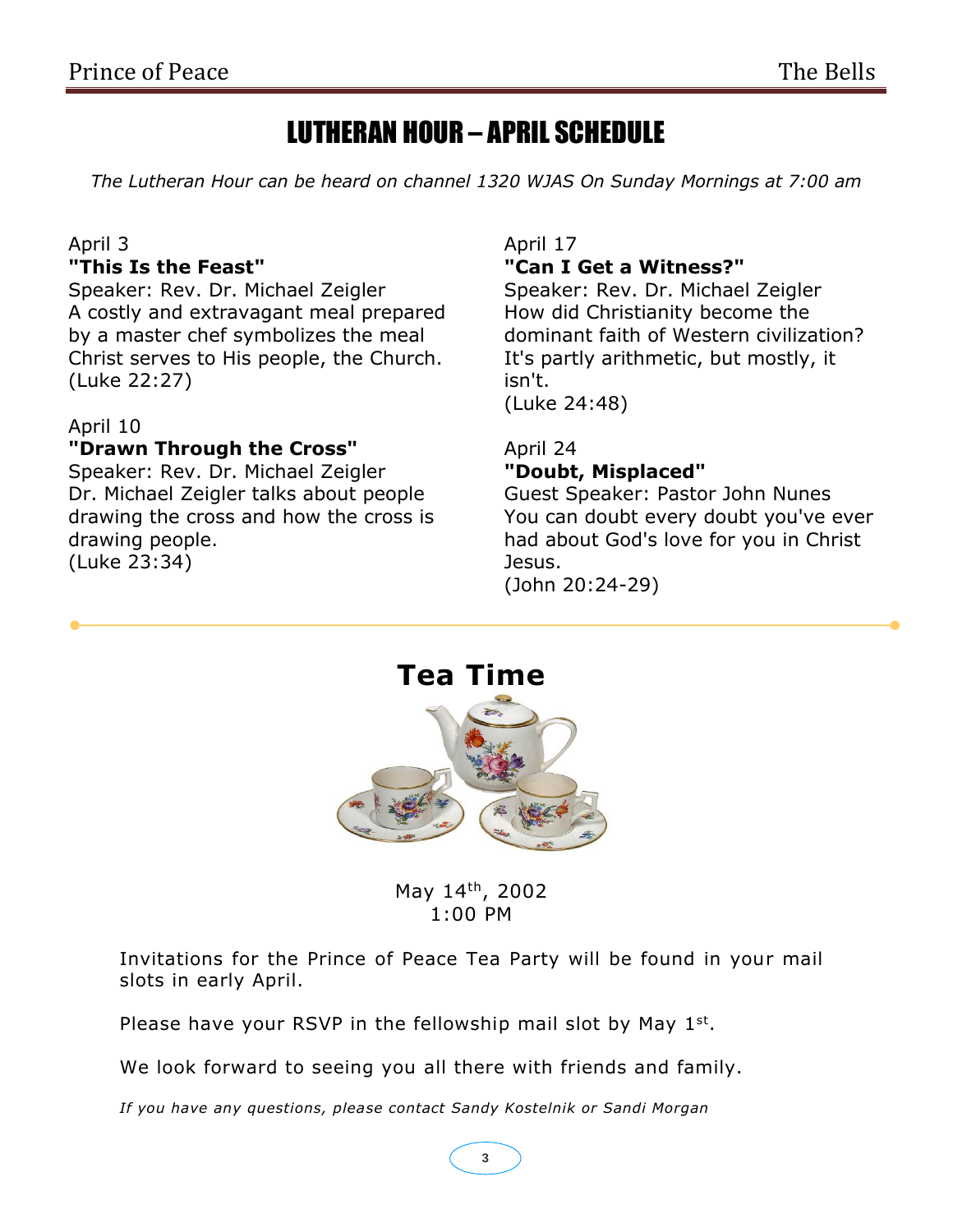

The Pittsburgh Zone LWML Spring Rally Saturday, April 23, 2022 Christ Lutheran Church 400 Barclay Avenue Forest Hills, PA 15221

Registration \$10 10:00 am – 10:30 am

To Register contact Mary Lehocky at 724-728-1301 or marylehocky@hotmail.com by April 18.



Bible Study – Rev. Reholma McCants

Lunch with Business Meeting to follow

Service Project – Make a Prayer Flip Journal

Ingathering – Sonshine Ministries (body lotions from Bath and Body for May ladies' event)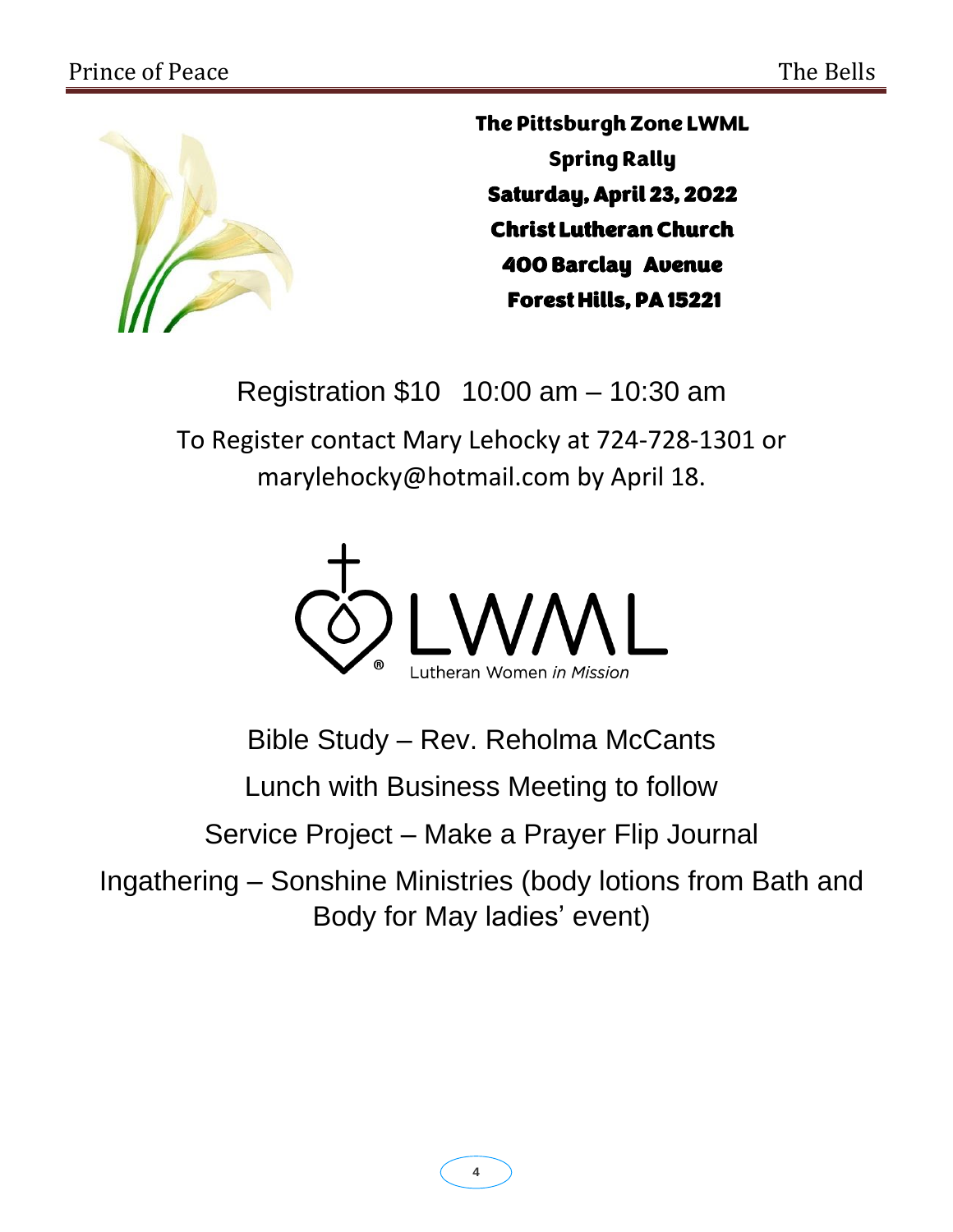### **Mrs. Shuttleworth & Miss Michelle's Preschool News**

Is it true that spring is right around the corner? We sure hope so! The weather sure doesn't seem to be on our side! That silly groundhog was RIGHT! We have faith though and are hoping it is just around the corner! What a great month we had! It was filled with lots of fun and learning! Time is just flying by and it's hard to believe that our year is coming to an end. We also celebrated Dr. Seuss's Birthday! We ate green eggs and ham and made our very own hat, like The Cat in The Hat! We read all of our favorite stories by Dr. Seuss too! There are many to choose from too! I'm pretty sure they all have spring fever. Teachers included! We are hoping the weather warms up and we can go outside!

#### **Three year olds**

The three year old topic for the month was all about reading and Dr. Seuss! We had a great time reading our favorite stories by Dr. Seuss and we did some fun activities and crafts. We graphed fish for *One Fish, Two Fish,* made our own *Cat in the Hat* hat and had green eggs and ham. Everyone but a few loved it. We had so much fun with the Dr. Seuss stories. We also talked about dinosaurs and how big they were! We made an awesome flying dinosaur Pteranodon! We are still working hard on our alphabet books tool.

#### **Four year olds**

The four year old topic for the month was: reading and Dr. Seuss! We did some fun activities and crafts with some of our favorite Dr. Seuss books. We made scary pale green pants with nobody inside them, our very own *Cat in the Hat* hat to wear and we added and subtracted with *One Fish, Two Fish* with colored Swedish fish. We talked about dinosaurs, made dinosaur eggs to eat and some dinosaur fossils. They loved it! That was a lot of fun! We are still working hard on our alphabet books and everyone is doing a great job! Like the three's they too are very anxious to get outside. Hopefully spring is coming soon!

### *Mrs. Shuttleworth and Ms. Michelle*

### PRESCHOOL BIBLE LESSON

The month of March was spent with the kids learning all about Holy Week. The students really enjoyed learning about the true meaning of Easter.

Things are back in full swing with Chapel! The kids love talking with Pastor Sean about all they've learned. Our "March Chapel" will be the week leading up to Easter and will be our last chapel of the school year.

God's Blessings, Ms. Twila & Ms. Michelle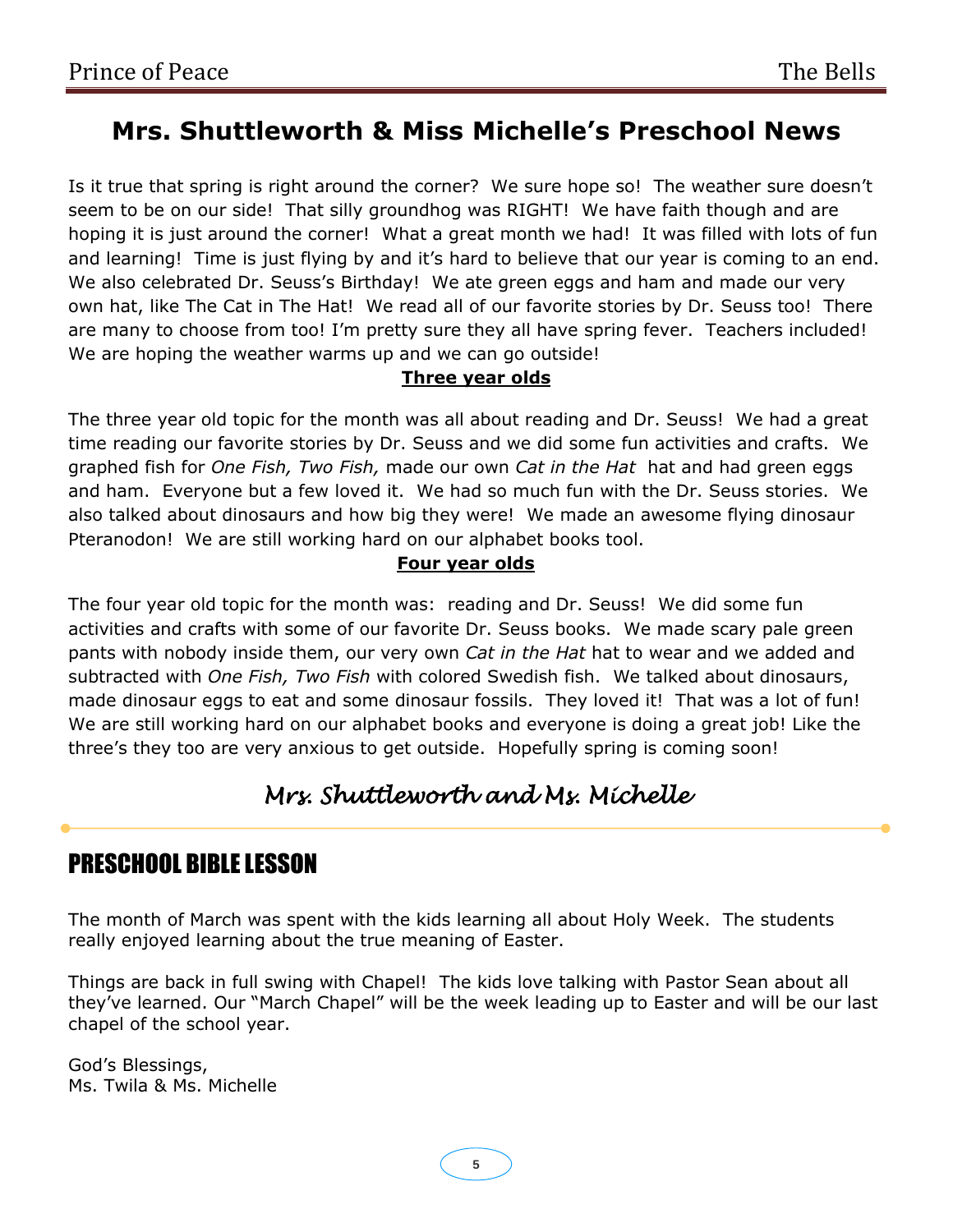### **March Preschool News…Mrs. Smith & Miss Twila**

*And so we know and rely on the love God has for us. God is love. Whoever lives in love, lives in God, and God in him. -1 John 4:16*

The month of March arrived a bit confused! We want to welcome Spring!! March 2<sup>nd</sup> was Dr. Seuss' birthday. Both classes celebrated by "hitting the books". Dr. Seuss books that is…The three year old class favorite Dr. Seuss book was One Fish, Two Fish, Red Fish, Blue Fish. The four year old class's favorite Dr. Seuss book was *Green Eggs and Ham*. The four year old class enjoyed a snack of eggs and ham made on our griddle. We even used a little bit of food coloring to color the eggs green. The majority of the class LOVED the breakfast treat! We decorated the classroom with rainbows and shamrocks. The four year olds enjoyed some gold glittered shamrocks hanging with the student's names hanging around the room. Once the classroom was festively decorated, all we had to do was WAIT! We waited to see if the book we read, Luckiest Leprechaun would come to life. Each class had a surprise during snack time on the school days surrounding St. Patrick's Day. The Luckiest Leprechaun spread glitter around our classroom and we even went outside for a walk to look for glitter. PESKY LEPRACHAUN…!

During the month of March we learned four new letters during writing skills. Letters, Mm, Gg, Kk, and Rr were our focus. During letter Mm week we focused on Mother Nature. We asked Mother Nature to bring us spring weather. Letter Gg is always fun to shape during our writing skills lessons. The students talk about a fish hook is in the lowercase G. The week of letter Kk the students learned a short song "Let's Go Fly a Kite". Spring is a great time to go outside and learn to fly a kite. Next month we will finish up our writing skills books. All year long we composed the writing skills books and will gift them to the student's families at graduation.

At the end of the month we really jazzed up our language! We focused on Spanish words. The classes learned to count from 1-20 and also added the months of the year. We showed the boys and girls how to say "hello" in Spanish too. The students were excited to go home and show their parents how they could talk in a different language. Well.....a little!!

Rounding out the month we learned about our five senses. The boys and girls learned about our sight, hearing, taste, touch, and smell. We even did a special taste test one day. We tasted foods that were salty, sweet, sour, and bitter. We had pretzels which were salty. We tasted candy which was sweet. We licked and a few even bit into a lemon which was super sour. Lastly, we tried dark cholate morsels which was bitter. For the most part it was a delicious lesson! All the boys and girls loved it!

Blessings to you and yours,

Mrs. Smith & Miss Twila